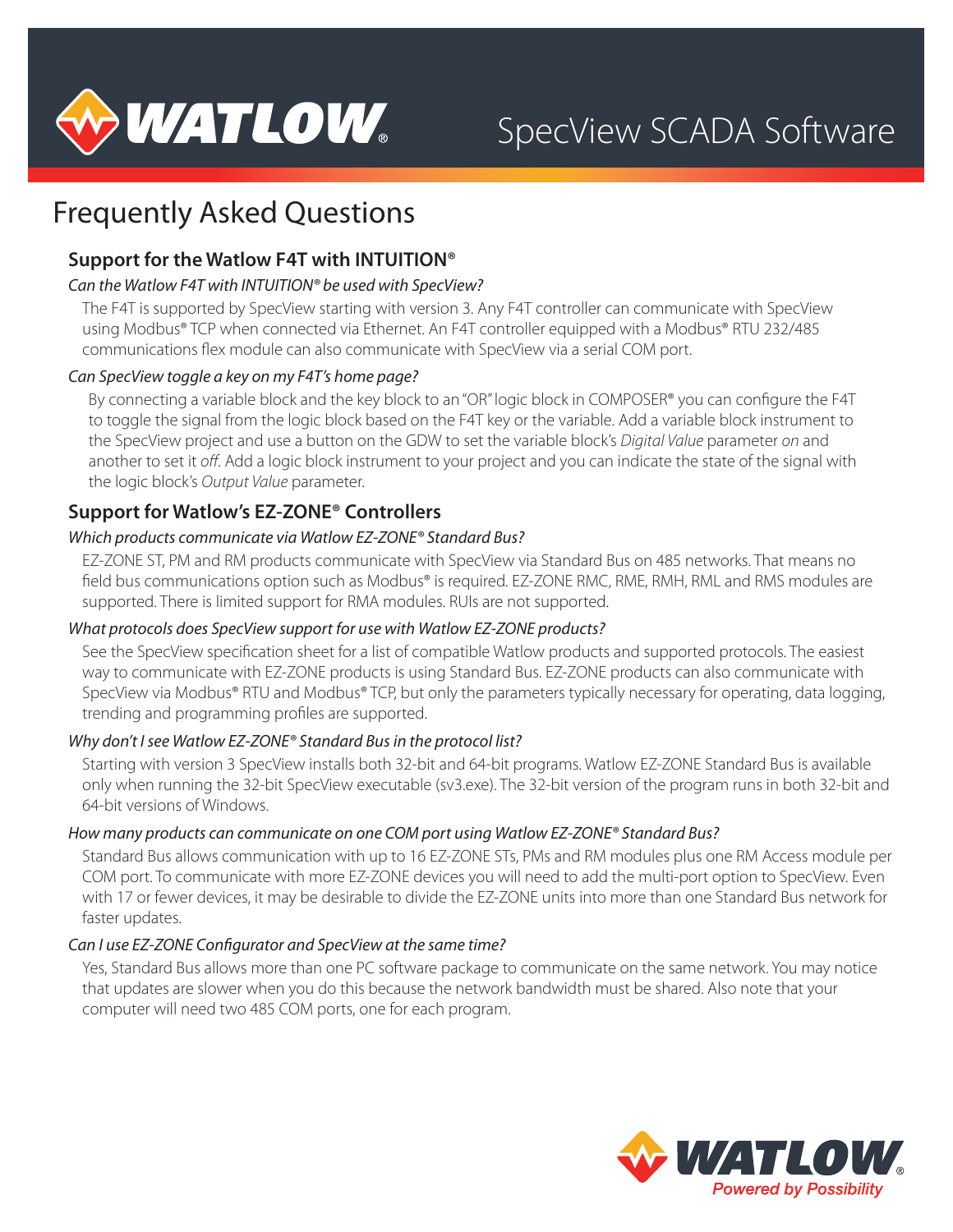

# **Using SpecView with Watlow Controllers**

# *How do I find the controller parameter I am looking for in SpecView's Variable List?*

The variables list is available in Edit Mode. It organizes controller parameters or variables by instrument. SpecView Variables and User Variables are first in the list. The instruments after these contain variables from devices with which SpecView is communicating. Many Watlow controllers are represented by several instruments. Click the plus sign next to an instrument name to reveal that instrument's variables.

Generally, variables are ordered as they appear in manuals and product menus. Operation parameters such as process variable and set point are first. Setup menu items are next and less frequently accessed items such as diagnostics parameters are at the end. See the *Using Watlow Products with SpecView Manual Addendum* for the details of which instruments support which controller options.

# *Can SpecView communicate with a mix of controller models on one serial communications port?*

Yes, as long as all the controllers use the same protocol, such as Modbus® RTU, and communications settings, such as baud rate. Because not all compatible devices are supported by the same driver in SpecView, you may have to scan the network more than once to detect all the compatible devices.

# *Can I restrict access to some items on a screen with password protection while allowing free access to others?*

Yes, the password level requirement can be individually set for each item on a screen.

### *Can I add a note (annotation) to a trend chart?*

Click the graph and add a note at any time. Chart notes can also be added automatically based on events.

# **Downloading SpecView**

# *Is SpecView available for download on the Watlow website?*

Yes, you can find it on the *Literature & Downloads* tab on the *SpecView Software* page under *Products*, *Controllers*, and *Software*.

# *Can I try SpecView before I buy it?*

Yes, download and install SpecView to try any of the sample projects or even develop your own project. The program is installed exactly the same as a purchased copy, but runs in "Demo" mode which limits communications to 10 minutes. The 10-minute limit is reset each time you restart SpecView, choose *Disable All (fully offline)* from the *Online Features* menu, or choose *Edit Mode (go-offline)* from the *File* menu.

# *Is SpecView different when purchased from Watlow rather than from SpecView Corp.?*

The installed software is exactly the same. However, when you purchase SpecView from Watlow, you get a single point of support for Watlow controllers and SpecView software, the Watlow applications engineers who answer questions about hardware, communications wiring and controller and software functions.

# **Update Plans**

# *Can I update from version 2.5 to version 3, and is there a charge?*

If you purchased SpecView from Watlow, the key is already enabled for version 3. If you get the new version within the update period for your key, there is no charge. If your update plan has expired, you can purchase an upgrade to start a new two-year update plan then install version 3.

# *How can I tell when the update plan for my key ends?*

- In version 3 on the Help menu; look for *Free Updates until*.
- In version 2.5 choose Help/Registration Info… and look for *Free Updates until* in the *Enabled Options* list. The date is formatted dd-mm-yy, so 03-05-17 is May 3, 2017.

#### *Can I use SpecView after the update plan expires?*

Yes, SpecView continues to run, but new updates cannot be installed without starting a new update plan.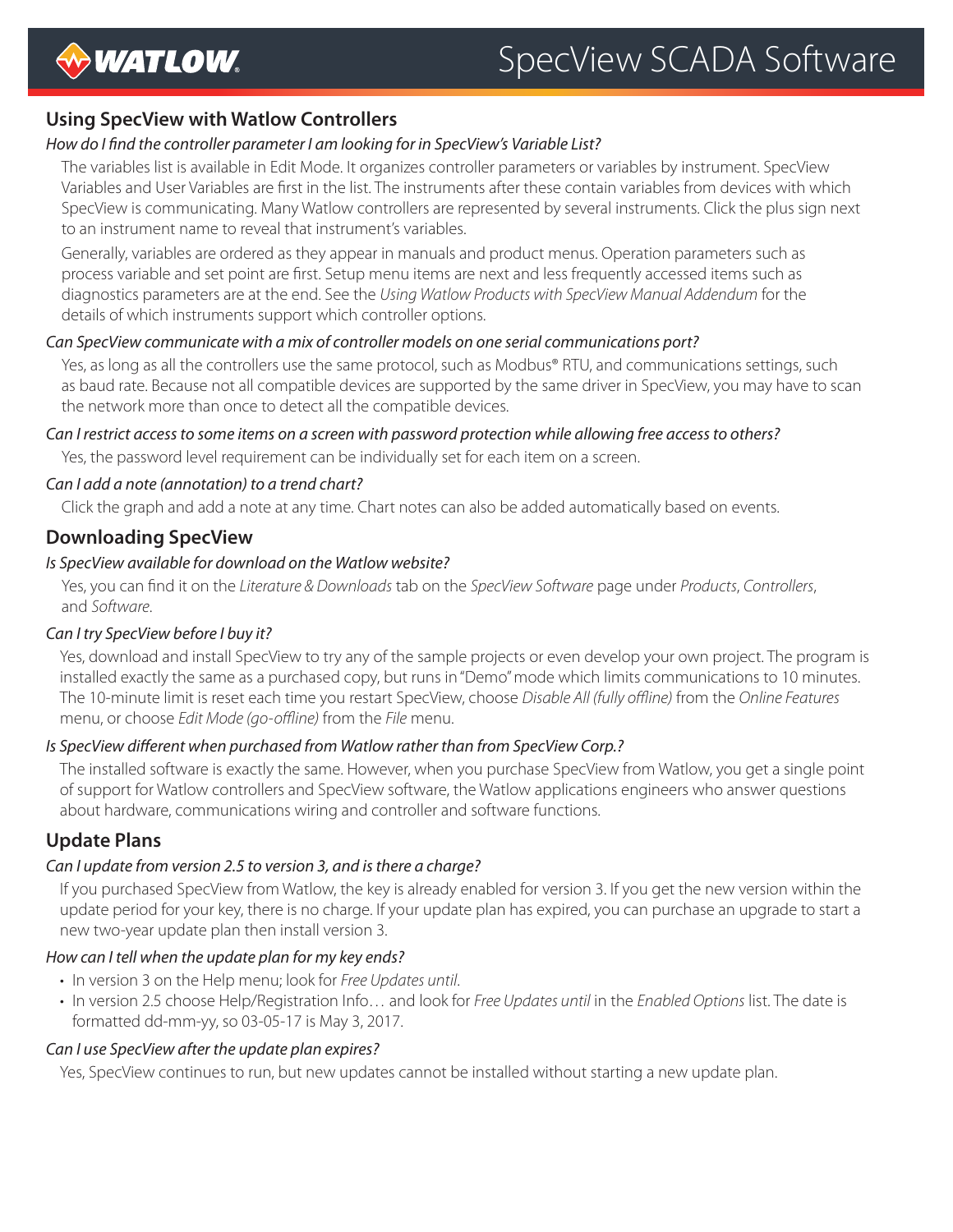

# SpecView SCADA Software

# **Ordering Options and Field Upgrades**

# *How can I add optional features or extend the free updates period?*

SpecView allows field upgrades. There is no need to return the key or disk to Watlow. See the *SpecView Software Field Upgrade Order Form* on the Watlow website for step-by-step instructions on how to order an upgrade and contact your Watlow agent or distributor.

### *Do I need the multi-port option?*

You need multi-port if any of these apply:

- Not all the devices communicate using the same protocol
- Devices are connected to more than one communications port on the computer
- Some devices communicate via Ethernet and some via a serial port, for example, you want to communicate with an F4T controller via Ethernet and an EZ-ZONE PM limit via 485
- You want to break up a 485 network to speed up communications

#### *What options do I need to purchase to log data?*

Without any additional options SpecView records user-selected parameters and variables as frequently as once per second in secure, encrypted files from which data can be exported to Excel®-compatible CSV (comma separated value) reports. The optional strategy controller feature can automate many data logging tasks including exporting reports.

#### *When should I choose the historical replay option?*

The historical replay feature plays logged data on any user-created screen. If all of the variables on the screen are logged, the replayed screen presents data exactly as it did while the data was being collected. Screens can be replayed in real time or at a user-set, accelerated rate. Without the historical replay option, you can replay the most recent four hours; with the option you can replay all the data recorded on the computer. This is valuable in two ways:

- A process record can be created by replaying the original data on a screen with a trend chart based on the start time or a batch tag.
- When troubleshooting a system or process, the engineer or technician can review what was happening when an anomaly occurred.

In version 3 the historical replay option has the added benefit of allowing you to scroll back in a trend chart up to 10 chart-widths of data; without the historical relay option, scrolling is limited to one chart-width.

#### *Do I need the SERIES F4 programmer option?*

If you want to program SERIES F4 profiles in SpecView, store profiles as recipes on the computer and download them to the F4, you will want the SERIES F4 programmer option. If you will program profiles via the controller's front panel interface and want to use SpecView primarily to start and stop profiles and graph and log data, then you do not need the SERIES F4 programmer option.

# *Do I need a special driver for programming profiles with controllers other than the SERIES F4?*

The way the SERIES F4 allows access to its 256 ramp soak steps via Modbus® requires a special protocol driver in order to save profiles as recipes in SpecView, but other ramping controllers such as the F4T and EZ-ZONE ST, PM and RM do not require a special driver.

#### *Which special drivers are available from Watlow and which only from SpecView Corp.?*

A wide variety of drivers for many different types of instruments are included at no extra charge with SpecView. Watlow offers optional Watlow F4 and Allen-Bradley® DF1 drivers for purchase. SpecView Corp. offers Honeywell® HC900 / UMC800, Eurotherm® PC3000, Mitsubishi® A/Q Series, Marathon Monitors, Yokogawa® CX2000 Recorder and FA/M3 PLC drivers for purchase.

#### *What is the mini option? What is meant by, "limited to two instrument views"?*

The mini option supports projects with a maximum of two instruments. Because EZ-ZONE PM Express controllers and limits are supported by one instrument each, the mini version can be used to communicate with a system that has one or two EZ-ZONE PM Express controllers or one EZ-ZONE Express controller and one limit, but no more. Because an EZ-ZONE RM controller is typically supported by at least three instruments, the mini version is not well suited for applications with that controller. See the *Using Watlow Products with SpecView Manual Addendum* for the details of which instruments support which controller options.